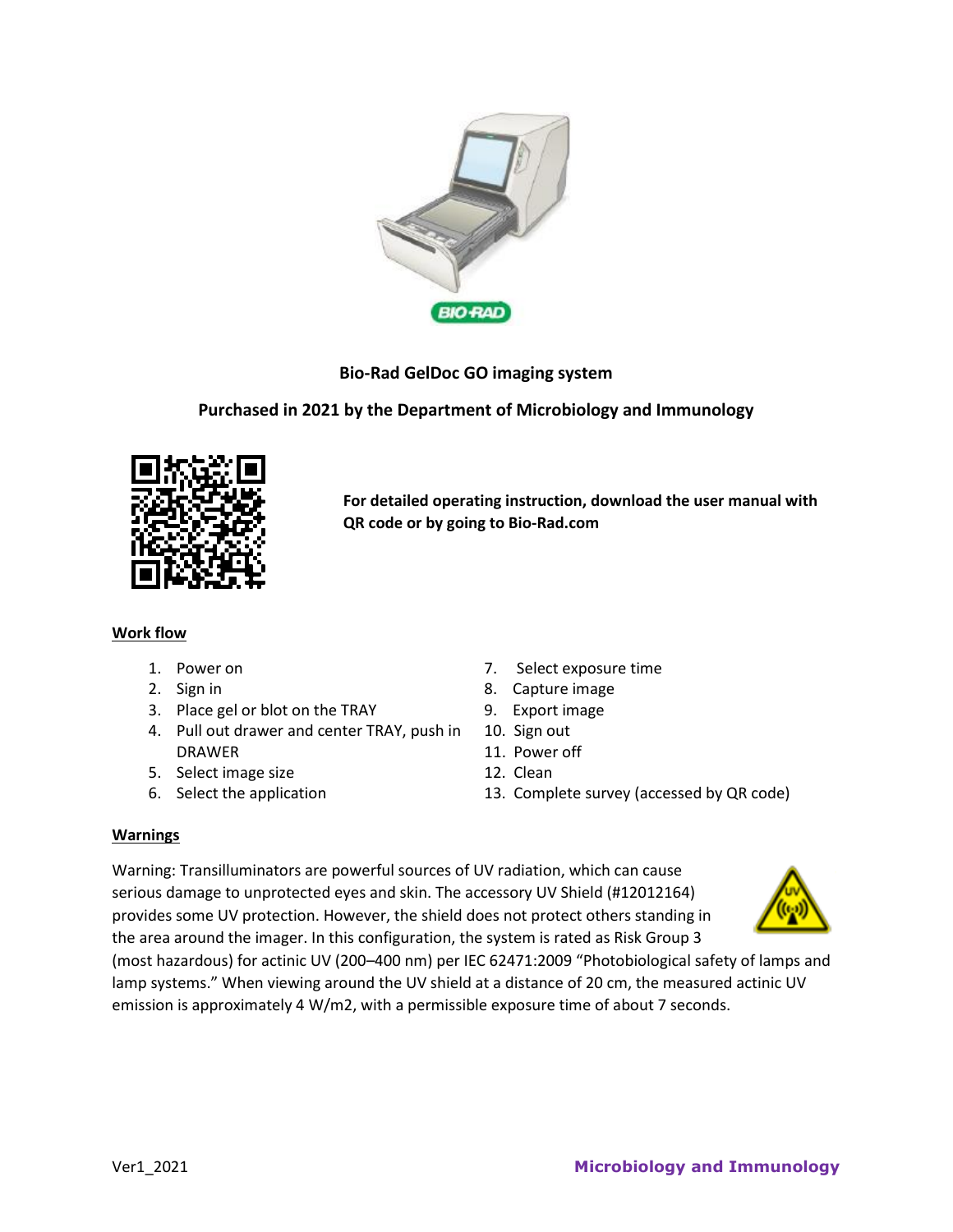## **PPE**

Gloves, safety glasses (UV rated)



## **Applications**

| Fluorescence      | Yes              | UV Trav                       |  |
|-------------------|------------------|-------------------------------|--|
| Chemiluminescence | No               |                               |  |
| Colorimetry       | Yes <sup>*</sup> | White Tray (Not available)    |  |
|                   |                  | Contact Department office for |  |
|                   |                  | details                       |  |

#### **Login**

Press the system on/off button to turn on the machine. From the main screen select your user name. If this is your first time, setup a new user account.

#### *Setup new user*

Enter a user name following this format <**First initial\_ last name\_Lab name**> Ex. <D\_Watson\_Heinrichs> and select create. Accounts not following this format will be deleted during maintenance.

#### **Acquisition (P. 59)**



While in CAMERA VIEW,  $\frac{C\text{amera}}{P}$  place your sample on the TRAY. There are centering templates that can be used to center your gel or blot if it conforms to standard sizes. Once your gel or blot is on the TRAY, pull out the sample DRAWER, place the TRAY on the DRAWER, and close the DRAWER.

#### **Image size**

Select your image size or create a custom area. Pre-set options include: small: 10.5 x 7cm, medium: 15.5 x 10.3cm, large: 21 x 14cm.

#### **Application (P.53)**

Choose an application category: nucleic acid gels, protein gels, or blots. Then pick a sub-category. Each sub-category has an icon displaying the recommended TRAY.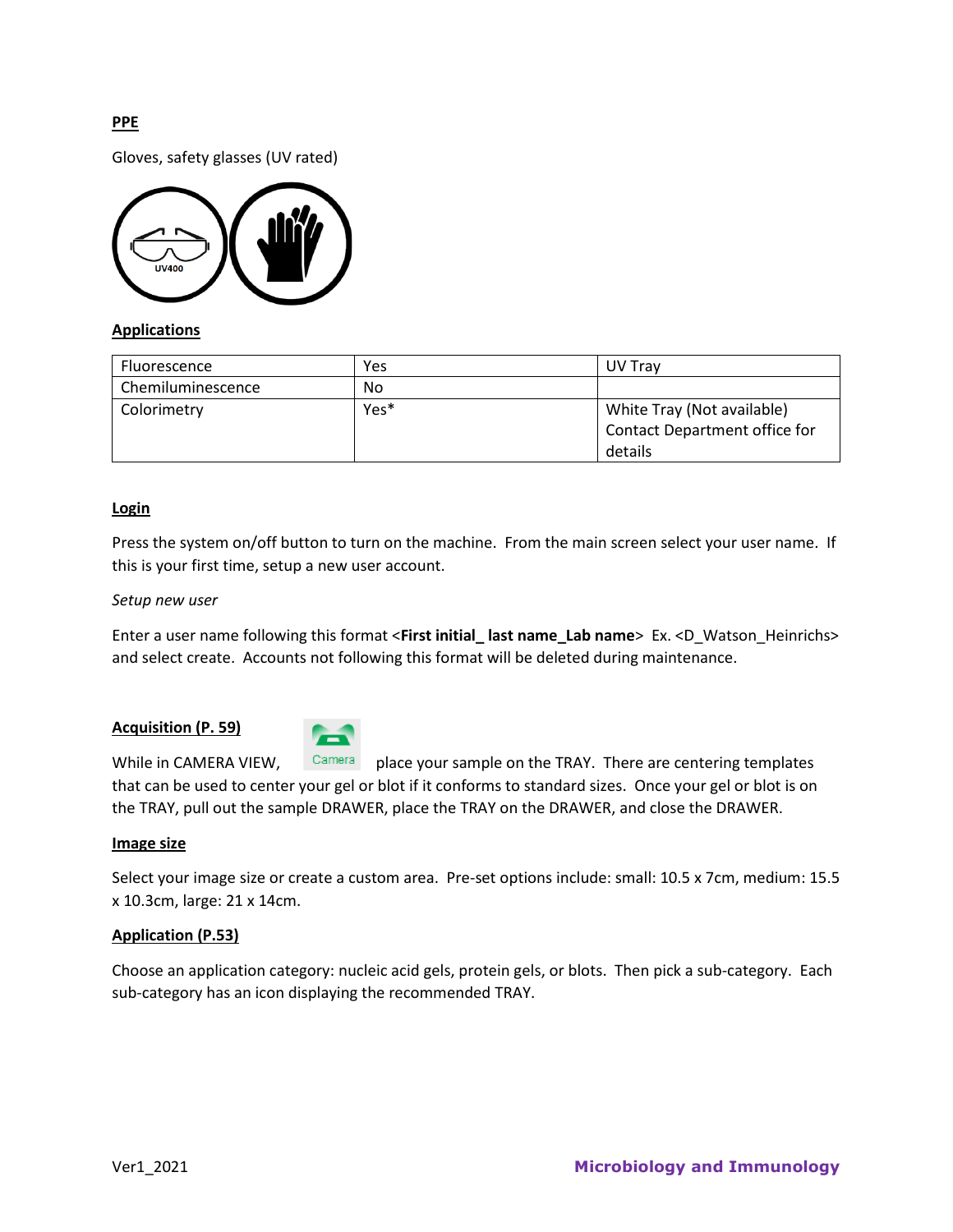| <b>Icon</b> | <b>Sample Tray Name</b> | Applications for the UV/Stain-Free Tray |                        |
|-------------|-------------------------|-----------------------------------------|------------------------|
|             |                         | Colorimetric Blot                       | Coomassie Fluor Orange |
|             | UV/Stain-Free tray      | Ethidium Bromide                        | ■ GelGreen             |
|             |                         | ■ GelRed                                | ■ Oriole               |
|             | <b>White Tray</b>       | Ponceau S                               | Stain-Free blot        |
|             |                         | Stain-Free gel                          | SYBR® Gold             |
|             | <b>Blue Tray</b>        | ■ SYBR® Green                           | SYBR® Safe             |
|             |                         | SYPRO Ruby                              | SYPRO Ruby Blot        |
|             |                         |                                         |                        |

## **UView**

## **Exposure settings (P.67)**

It is recommended to first use auto exposure settings. Advanced exposure settings are found in the Bio-Rad manual.

### **Excising bands (P.77)**

**WARNING:** Sharp cutting tools can easily damage the surface of the TRAY. Use a chopping motion rather than a sawing motion.

**WARNING:** Improper use of the instrument, guards, and PPE during this procedure can cause damage to skin and eyes.

Read the full Bio-Rad documentation for the correct procedure.

## **View, merge, and modify images (P.81)**

Please refer to the Bio-Rad manual for instructions.

#### **Exporting files (P.105)**

Images can be exported to a USB drive. While in GALLERY view, select one or more images for export.



密 Tap Send/Save  $\Box$  sents are dom the bottom toolbar and the network and export settings menu will open. You can select the destination folder and the image formats you would like to export. Press Send/Save to complete the export.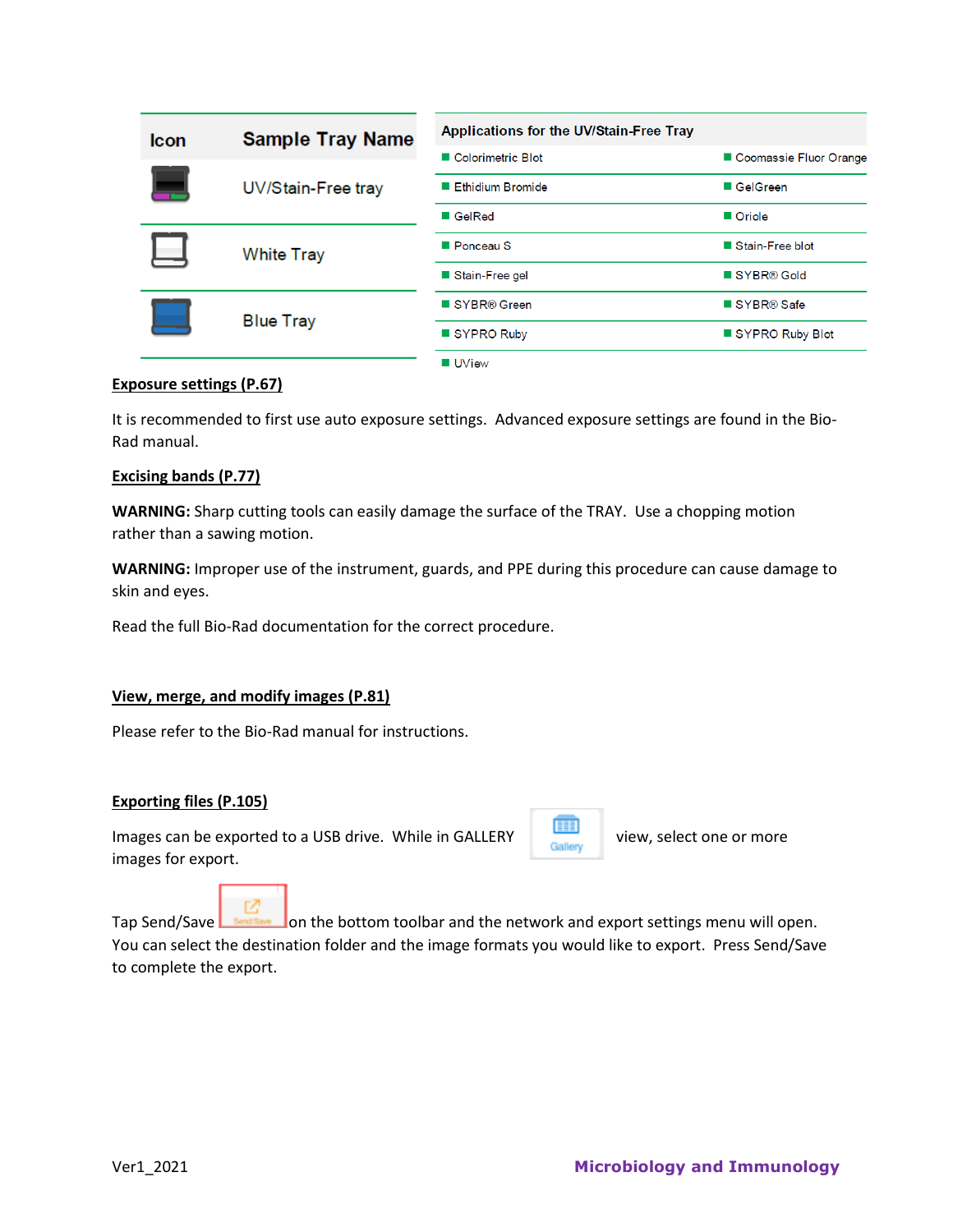## **Log out and cleaning (P.135)**

Log out of the machine by tapping the LOG OUT icon on the top right menu and then shut off the machine by pressing the power button if no one is waiting to use it.

Cleaning all surfaces that are in contact with gels or blots is imperative to keeping this machine in working order. Salts, stains, and chemicals that are left on surfaces can damage the working surfaces and severely shorten the operating life of this device. Chemicals left on the outer surfaces can pose a danger to other users. **Support your community and clean up after each use**.

Clean the tray, UV shield (if used) and illuminator with a non-abrasive wipe and 70% alcohol. If Comassie was used, continue cleaning until no color is visible coming on to the cleaning wipe. Paper towel and water can be used to clean the outer surface of the machine.

## *Available Supplies*

1 box of non-abrasive wipes, 1 bottle of 70% isopropyl alcohol, 1 bottle of water, 1 roll of paper towel.

## **Contacts**

Basic support

David Watson: dwatso25@uwo.ca

Advanced support

Bio-Rad technical support: 1-800-268-0213

New account help, problems, maintenance issues, supply issues

Brad Shrum: [bshrum2@uwo.ca](mailto:bshrum2@uwo.ca)